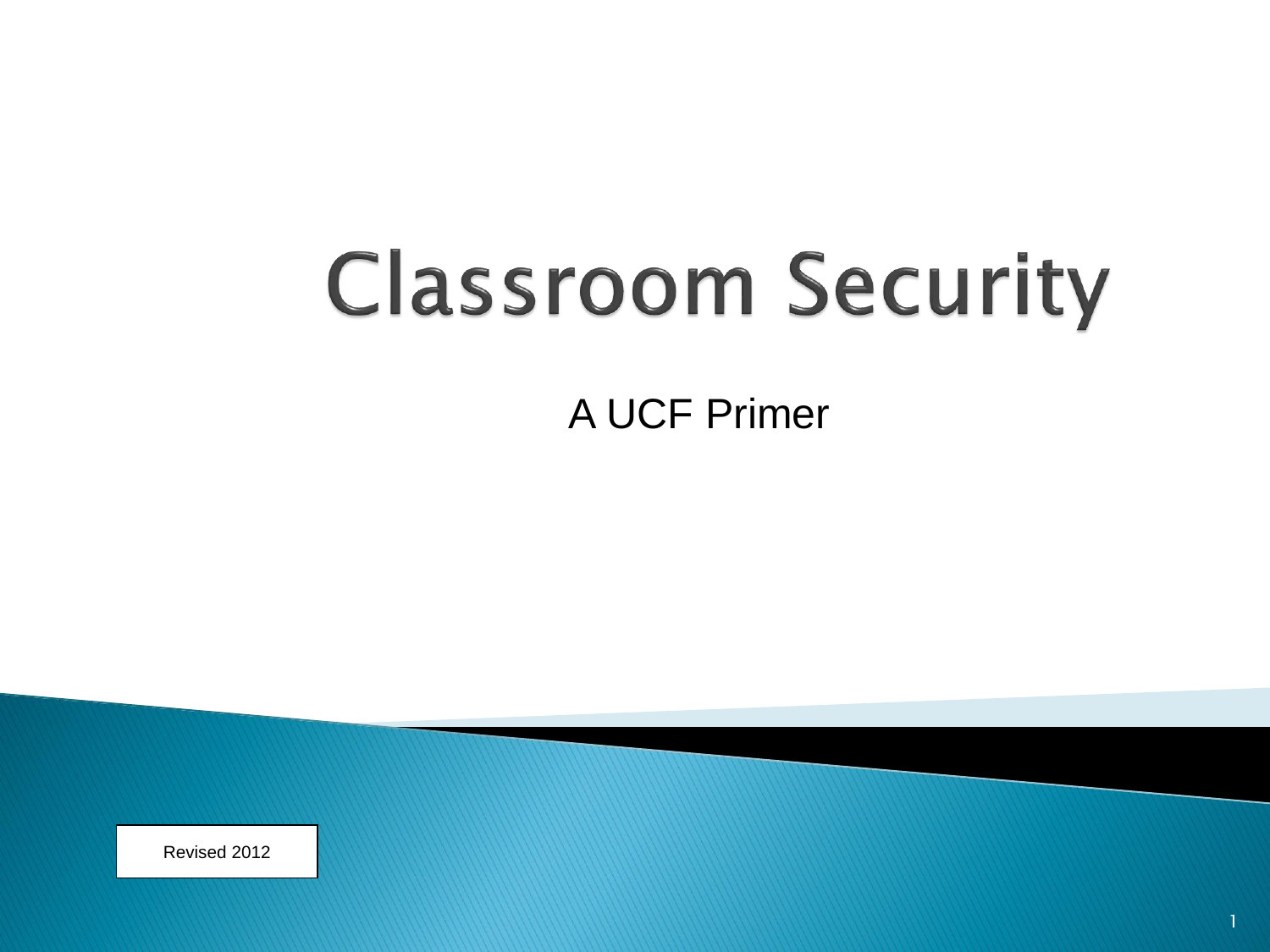# Threat of immediate violence

#### Inside the classroom

- Dismiss the class if possible
- Maintain your safety and that of your students
- Isolate the threat if possible
- Put something between you and your assailant
- Call 911 with as much specific information about the assailant as possible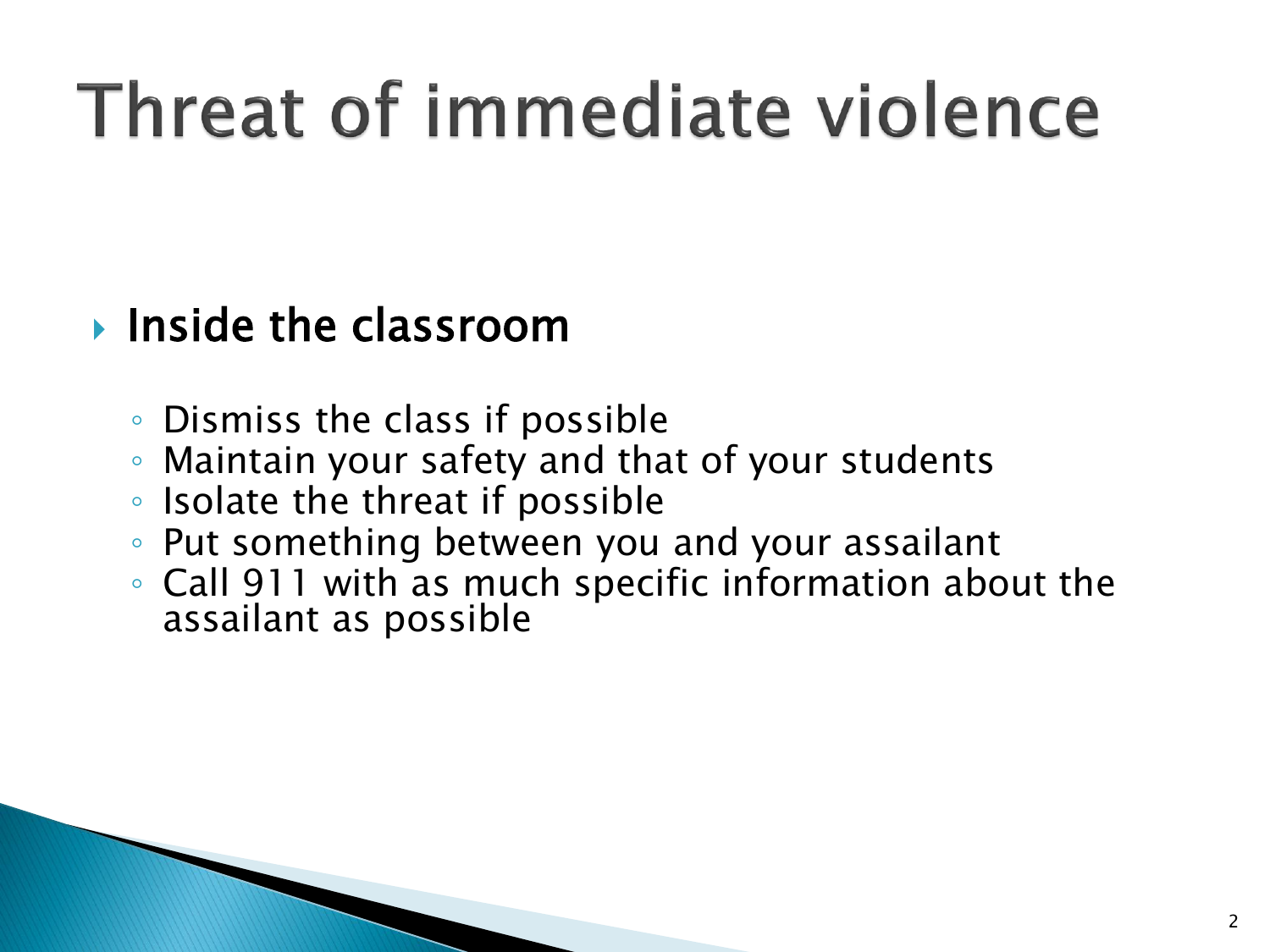# Threat of immediate violence

#### Outside the classroom

- Determine the nature of the threat
- Dismiss the class if possible
- Otherwise, secure the area
	- Lock or barricade the door
	- Keep away from windows, close blinds, stay out of sight
	- Silence cell phones, computers, radios, tv's
- Maintain the safety of yourself and your students as best you can
- Remain calm
- Call 911 with as much specific information about the assailant as possible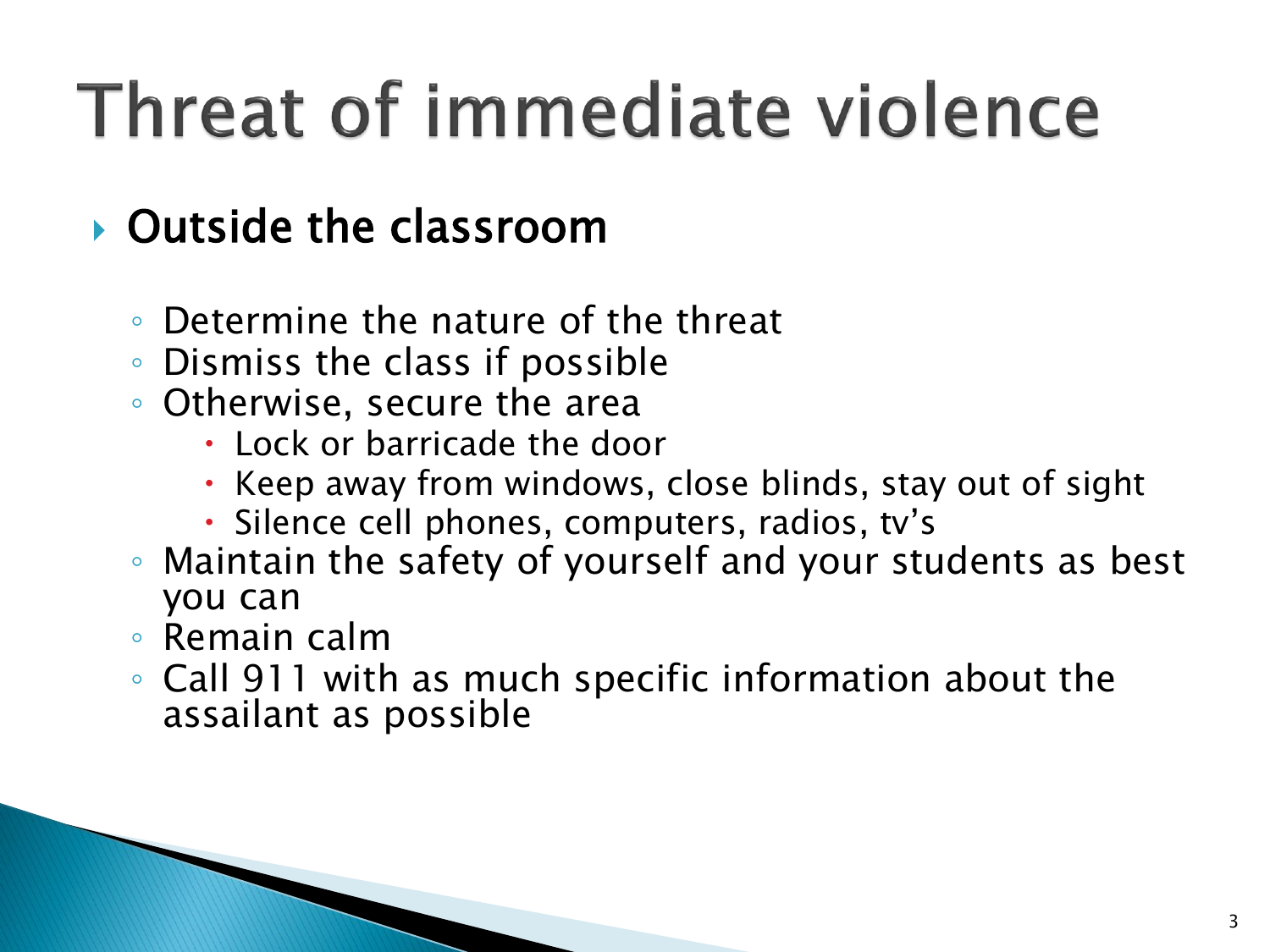### Threat of violence to themselves

- If a student threatens violence in the future to himself or herself
	- Speak to the student in private
	- Inform the student of the services available at the UCF Counseling Center
	- Consult the UCF Counseling Center, if you wish
	- File an Incident Report Form
	- Monitor the student's behavior
	- QPR (Question, Persuade, Refer) Suicide Prevention Training is available thru the UCF Counseling Center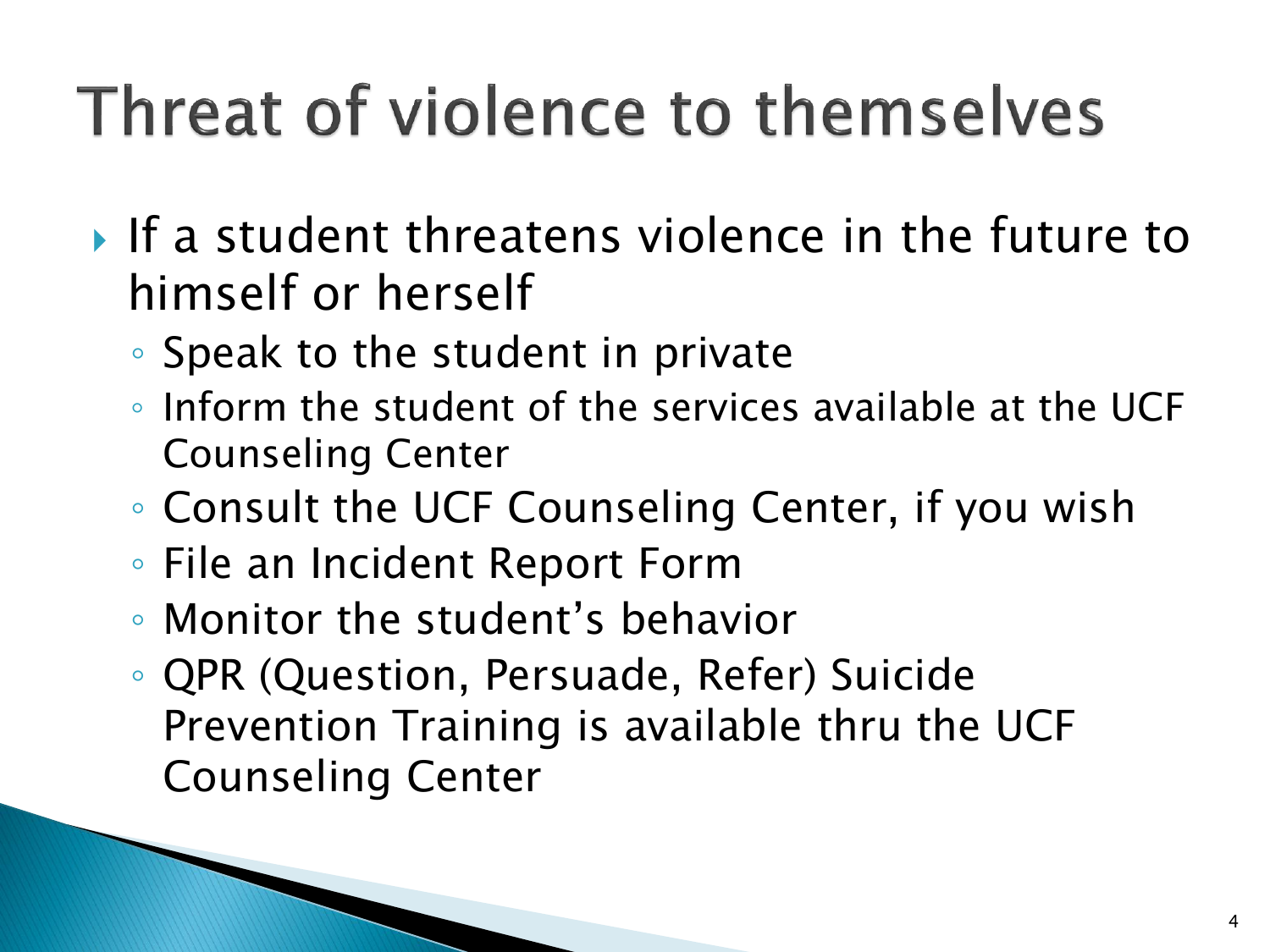## Threat of violence to others

- If a student threatens violence in the future to you or other people
	- Take all suitable precautions for your own safety
	- "When in doubt, Call us out!" UCF Police Department
	- Speak to the student privately outside the classroom
	- If you ask the student to come by your office
		- Inform the office staff of your action
		- Keep the door open
		- Ask someone to join you or be close by (UCF Police Department provides this service)
	- Inform the student of UCF Counseling Center services
	- Notify the UCF Police at 407-823-5555 (not 911)
	- File an Incident Report Form
	- Monitor the student's behavior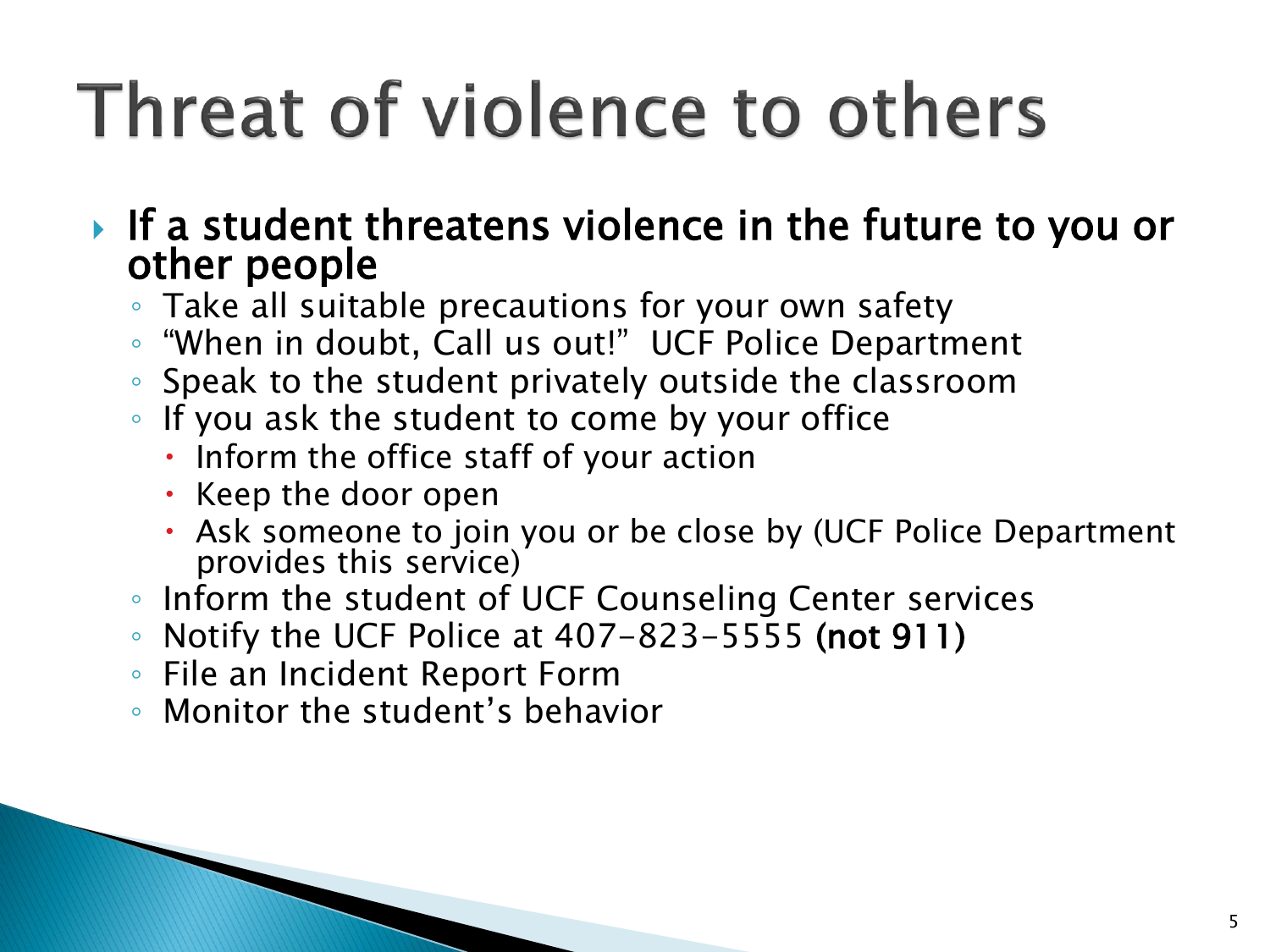## **Other threats**

- If there is a weather-related threat, a fire alarm, or a bomb threat
	- Follow the siren instructions
	- Monitor the situation
	- If action is warranted
		- Dismiss the class and evacuate the building OR
		- Move the students away from windows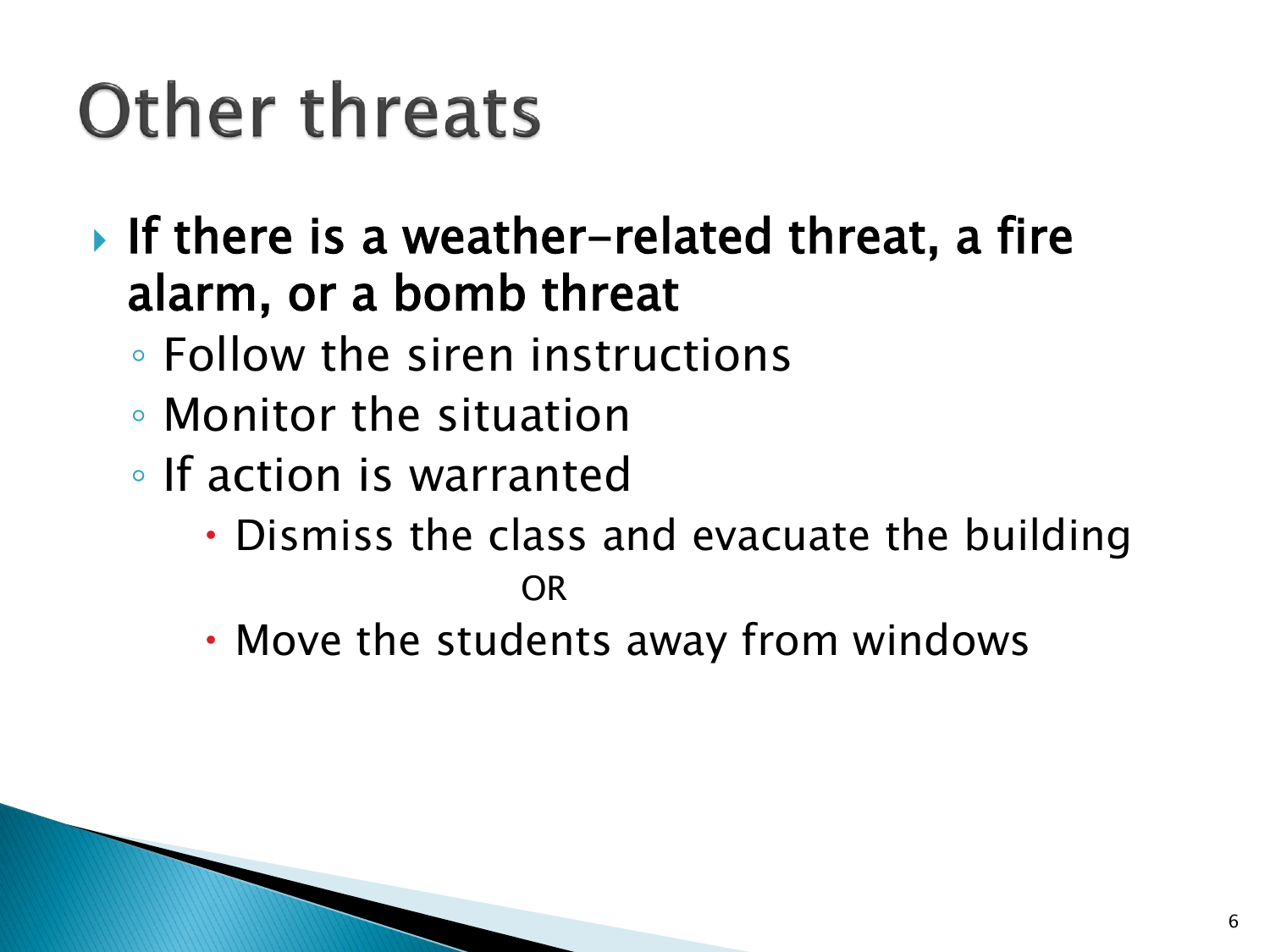Illness because of disease, medication imbalance, drugs, or alcohol

- $\blacktriangleright$  In case of a seizure or vomiting
	- Dismiss the class
	- Call 911
	- File an Incident Report Form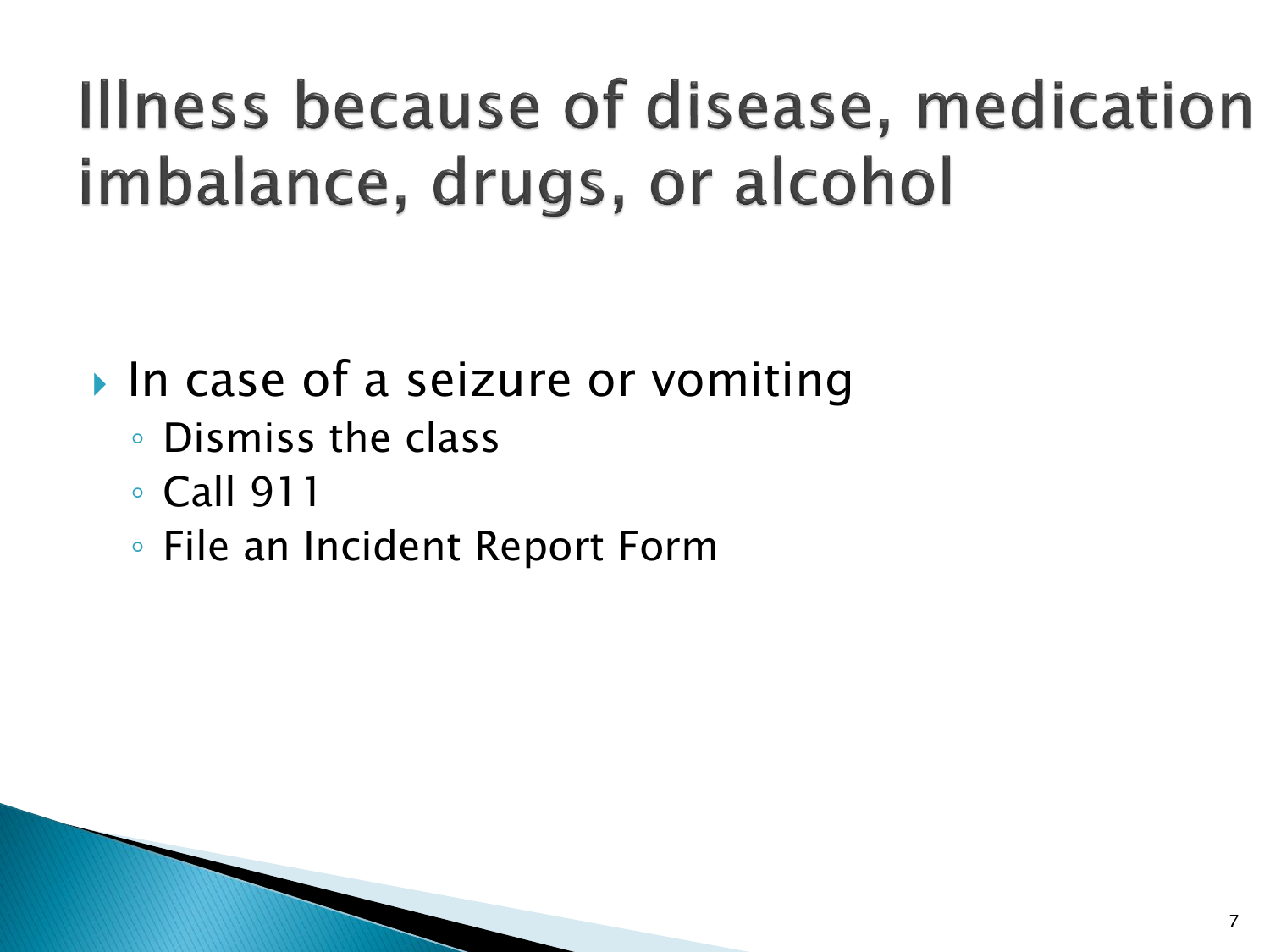## Disruptive or abusive student

If a student is disruptive or personally abusive

- Take all suitable precautions for your own safety
- Call 911 if warranted
- $\triangleright$  Speak to the student privately outside the classroom
- Do not allow the student to return to class that day
- If you ask the student to come by your office
	- Inform the office staff of your action
	- Keep the door open
	- Ask someone to join you or be close by (UCF Police Department provides this service)
- Inform the student of the services at the Counseling Center
- ▶ Explain progressive disciplinary action (p. 12) and implement
- $\triangleright$  Keep a written record of the incident for yourself
- ▶ File an Incident Report Form

The Company of the Company of

Monitor the student's behavior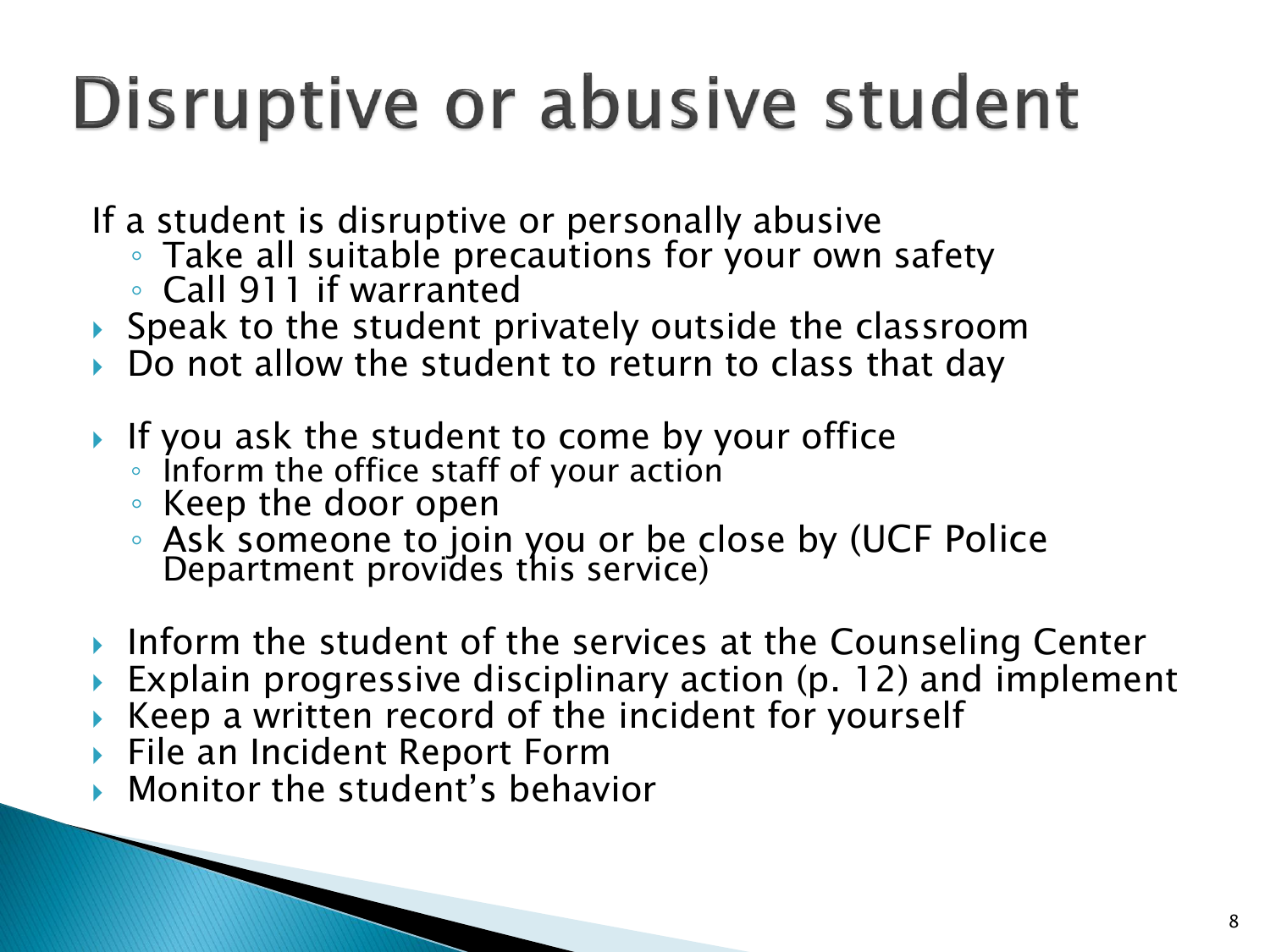## Aberrant behavior

- If a student's behavior is aberrant, but not sufficient to be disruptive
	- Speak to the student after class
	- Inform the student of the services available at the Counseling Center
	- Keep a written record of the incident for yourself
	- File an Incident Report Form
	- Monitor the student's behavior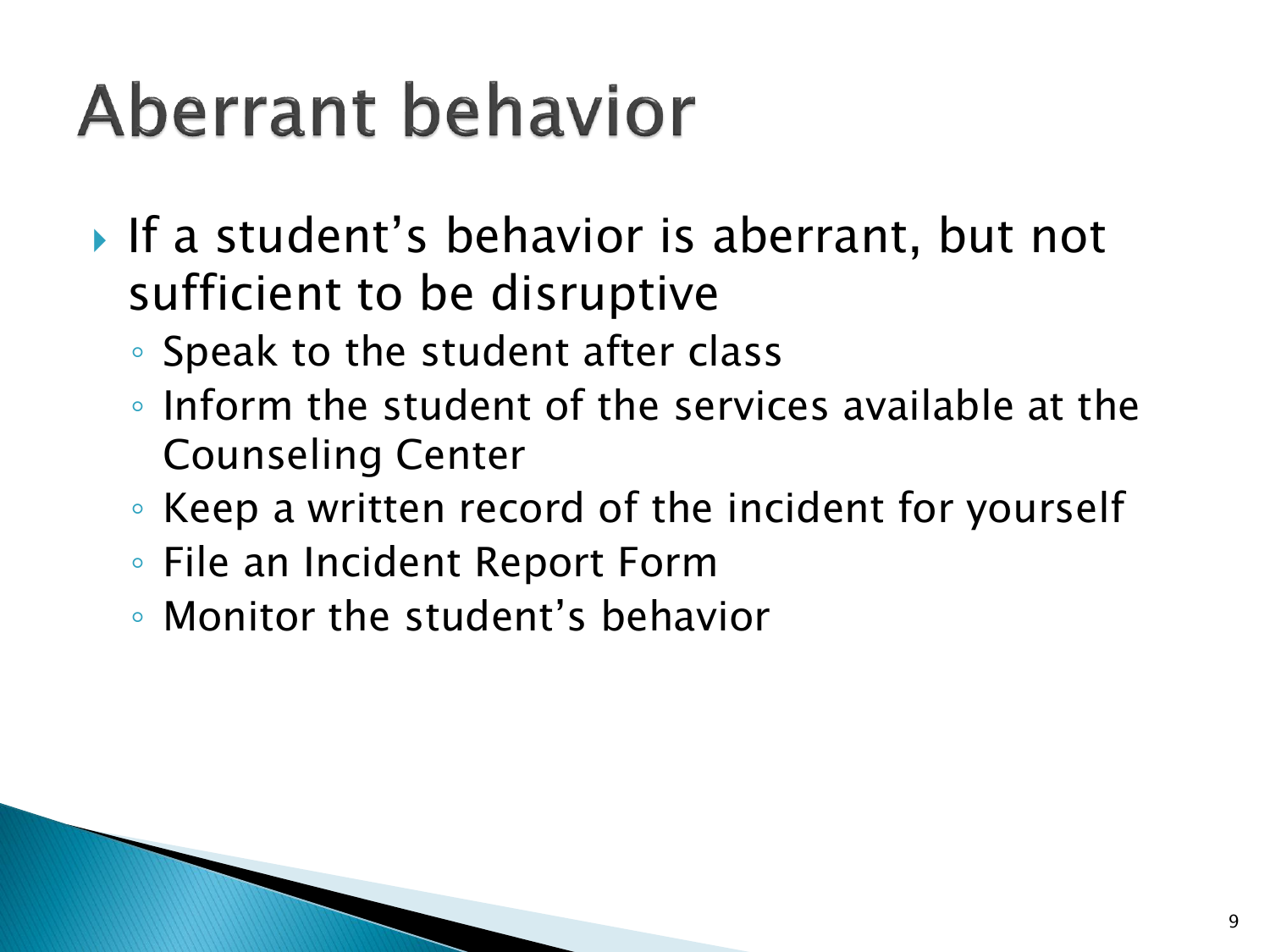## Unusual emotional behavior

- If a student is unusually emotional
	- Speak to the student in private
	- Inform the student of the services available at the Counseling Center
	- Consult with the Counseling Center if you wish
	- File an Incident Report Form
	- Monitor the student's behavior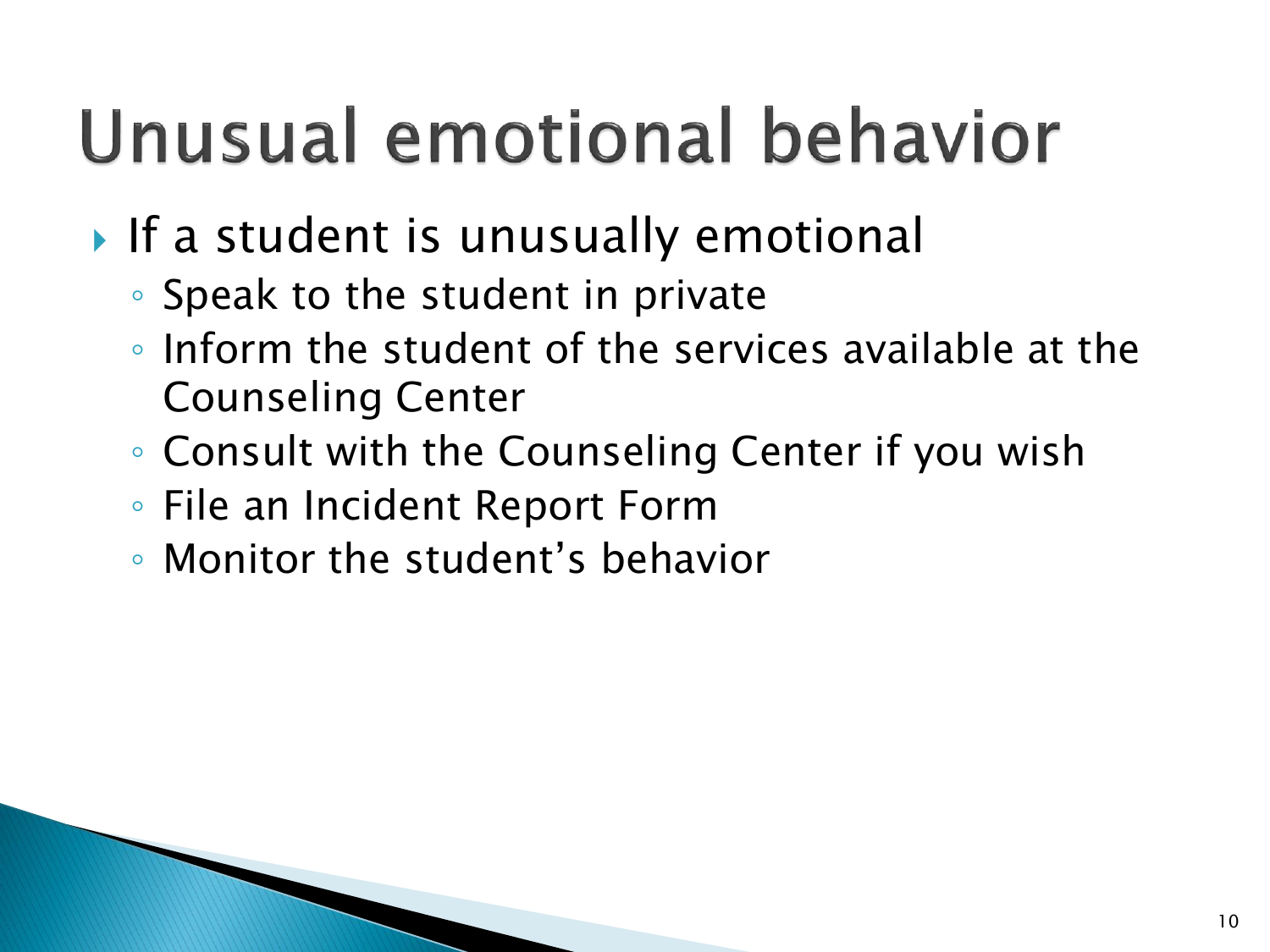# Distress because of a disability

- If a student is in distress because of a disability
	- Determine the severity of the student's situation
	- Dismiss the class or remove the student from the class, if warranted
	- Call 911, if warranted
	- Refer the student to Student Disability Services
	- File an Incident Report Form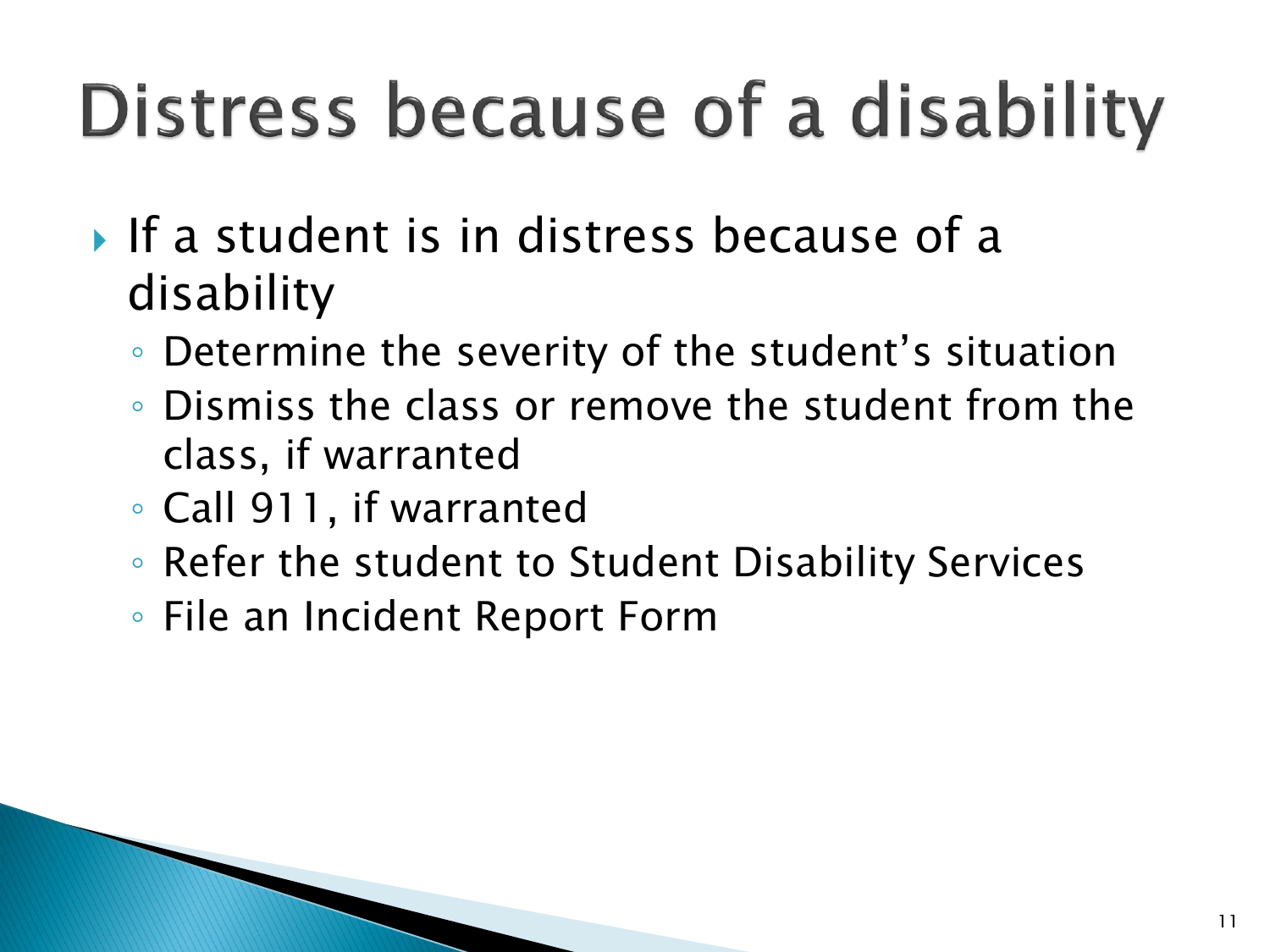#### Typical steps taken in progressive disciplinary action

- $\blacktriangleright$  1<sup>st</sup> Incident: Speak to the student in private and inform the student of progressive disciplinary action. Keep a written record of the event for yourself. (faculty member)
- $\rightarrow$  2<sup>nd</sup> Incident: Notify the student in writing of your action, file an Incident Report, and inform your supervisor. (faculty member)
- ▶ 3<sup>rd</sup> Incident. Speak to your supervisor and someone in your college or in the Office of Student Rights and Responsibilities. Determine penalties or other accommodation and notify the student. (faculty member or other university official)
- ▶ 4<sup>th</sup> Incident: University-level sanctions, including possible suspension from the university. (Office of Student Conduct)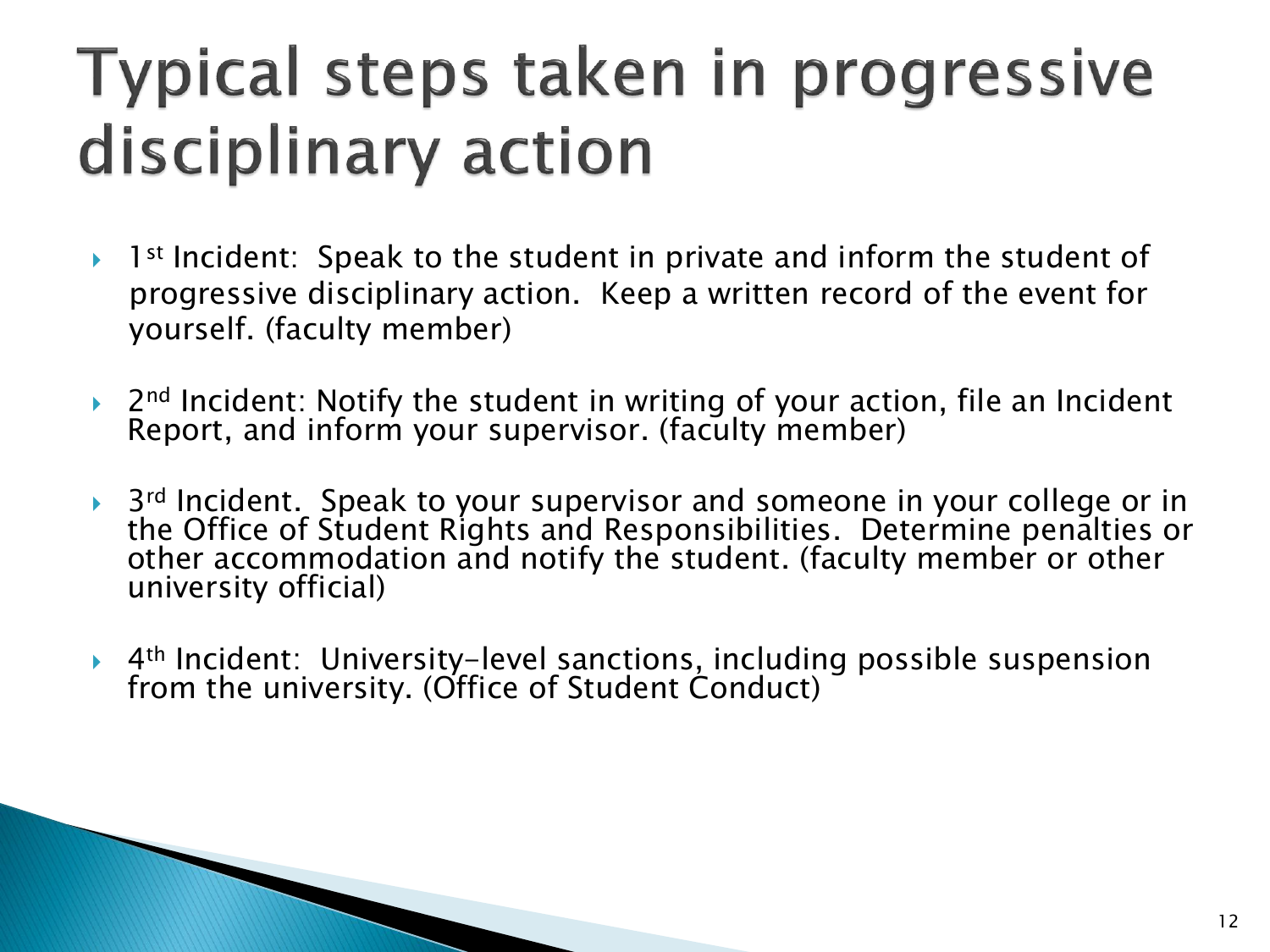## **Faculty members should not:**

- **Touch students**
- Confiscate student property
- ▶ Tell students they have a mental or a physical problem
- ▶ Use foul language
- Discuss the student situation over email
- Gossip about the student's situation